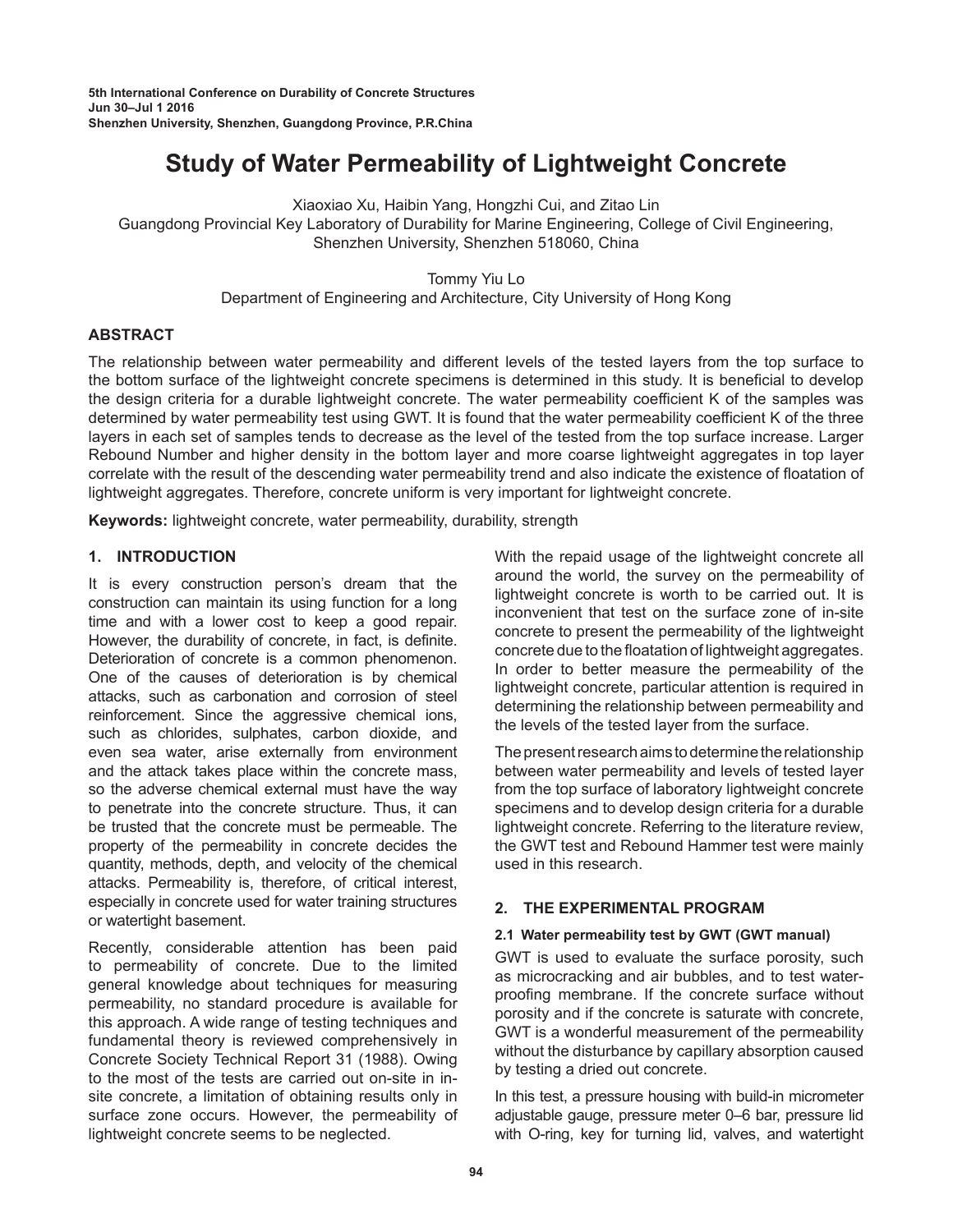gasket, water filling cup attached to L-joint, and two adjustable clamping pliers are needed. The pressure housing is clamped to the concrete surface by two pliers. The housing is sealed by means of a gasket being compressed. After the housing is filled with water, valves are closed, and pressure is established by turning the adjustable nut on the housing. This reduces the volume. Water is squeezed through the concrete under pressure. The pressure inside the housing then begins to fall since some of the micrometer screw gauge to reduce the volume for a certain time. The reading of the micrometer screw gauge before and after the test gives a measure of the volume of water squeezed into the concrete at this pressure. These reading and the reading of time are used to calculate the coefficient of water permeability. The cross-section of the apparatus is shown in [Figure](#page-4-0) 13.

The flux q of water into concrete is then calculated by the following equation:

$$
q = 78.6 \times (g2 - g1)/3018 \times \text{time} \tag{1}
$$

- q: flux of water into concrete
- g1: reading before the test
- g2: reading after the test
- 78.6: an area of the micrometer gauge into the pressure housing (mm<sup>2</sup>)
- 3018: an area of the pressure surface towards the concrete (mm<sup>2</sup>).

The coefficient of water permeability is then calculated by the following equation:

$$
q = (b \times k \times \Delta p)/L \tag{2}
$$

- b: the percentage of cement paste in the concrete
- k: the coefficient of water permeability
- $\Delta p$ : pressure of the meter
- L: thickness of the concrete

## **2.2 Surface hardness test by rebound hammer (BS 1881: Part: 202: 1996)**

Rebound hammer test is a non-destructive method of testing the hardness of concrete surface. The test is based on the principle that the rebound of an elastic mass with a standardized energy depends on the hardness of the surface when it impinges. The amount of the measurement is expressed as a Rebound Number. It is a measure of a relative hardness of the surface of the concrete in which thickness no more than 30 mm. Rebound hummer is a test to check the uniformity of the concrete and make an approximate evaluation of the strength of concrete.

## **2.3 Materials and apparatus**

- (1) Lightweight Aggregate-Leca with size <6 mm (see Figure 1)
- (2) Portland cement
- (3) River sand
- (4) Water
- (5) Water Reducing Admixture-WRDA 88 (see Figure 2)
- (6) Superplasticizer-Daracem 100 (see [Figure 3\)](#page-2-0)
- (7) Oven (see [Figure 4\)](#page-2-0)
- (8) Weighing Balance
- (9) 3 dm<sup>3</sup> container
- (10) Sieves and shaker
- (11) 100 mm  $\times$  200 mm Cylinder Mould and 100 mm  $\times$  100 mm  $\times$  100 mm Cube Mould (see [Figure 5\)](#page-2-0)
- (12) Slump Cone
- (13) Concrete Mixer
- (14) 27°C water tank (see [Figure 6\)](#page-2-0)
- (15) Compression machine (see [Figure 7\)](#page-2-0)
- (16) Concrete cutting machine (se[e Figure 8](#page-2-0))
- (17) Grinder (see [Figure 9\)](#page-2-0)
- (18) Vacuum pump (see [Figure 10\)](#page-3-0)
- (19) GWT (see [Figure 11\)](#page-3-0)
- (20) Rebound Hammer-Type L (see [Figure 12\)](#page-3-0)



**Figure 1.** Lightweight aggregate-leca with size <6 mm.



**Figure 2.** Water reducing admixture-WRDA88.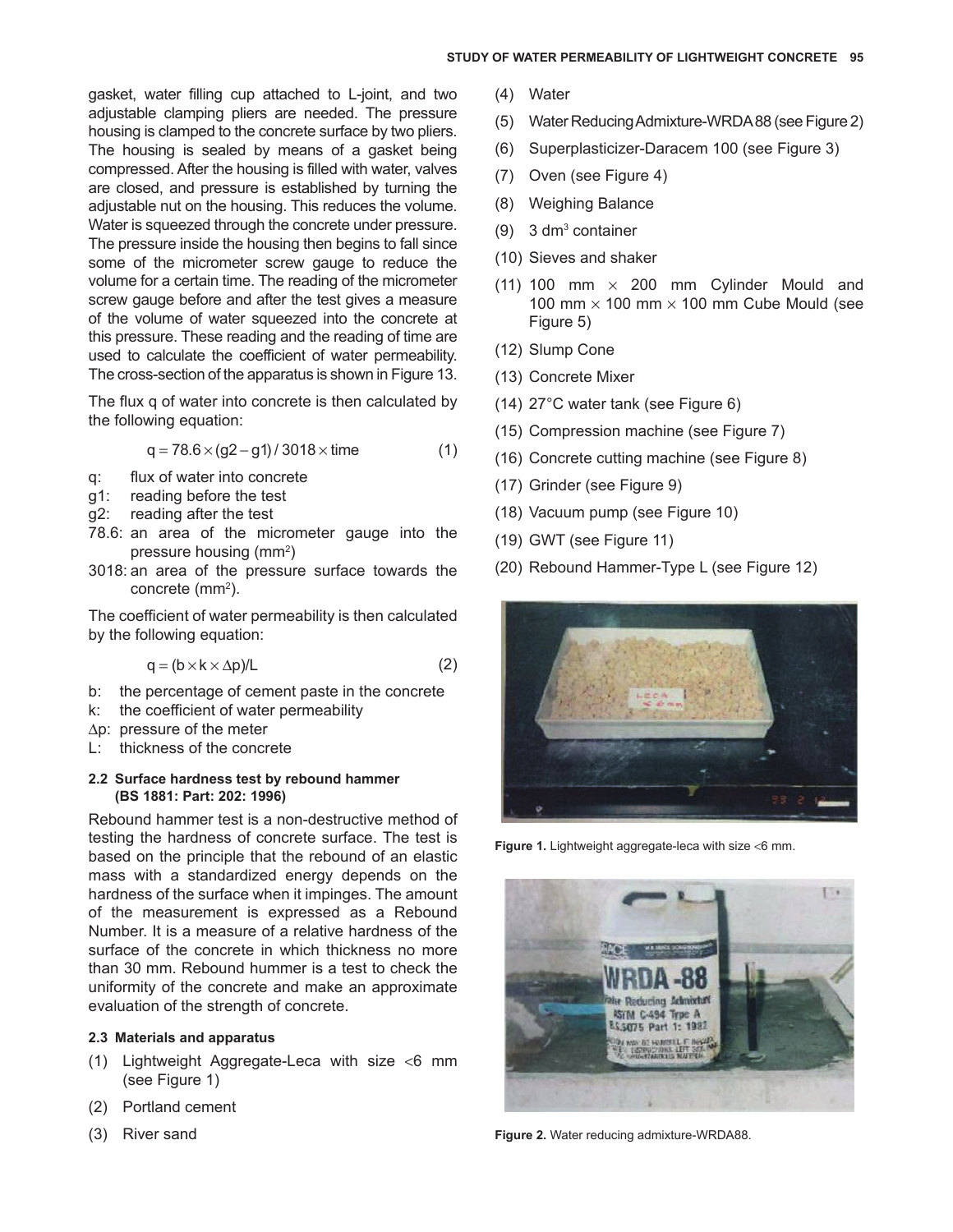<span id="page-2-0"></span>**96 5TH INTERNATIONAL CONFERENCE ON DURABILITY OF CONCRETE STRUCTURES**



**Figure 3.** Superplasticizer-Daracem 100.



Figure 4. Oven.



**Figure 5.** 100 mm × 200 mm cylinder mould and 100 mm × 100 mm × 100 mm cube mould.



**Figure 6.** Water tank.



**Figure 7.** Compressive machine.



Figure 8. Concrete cutting machine.



**Figure 9.** Grinder.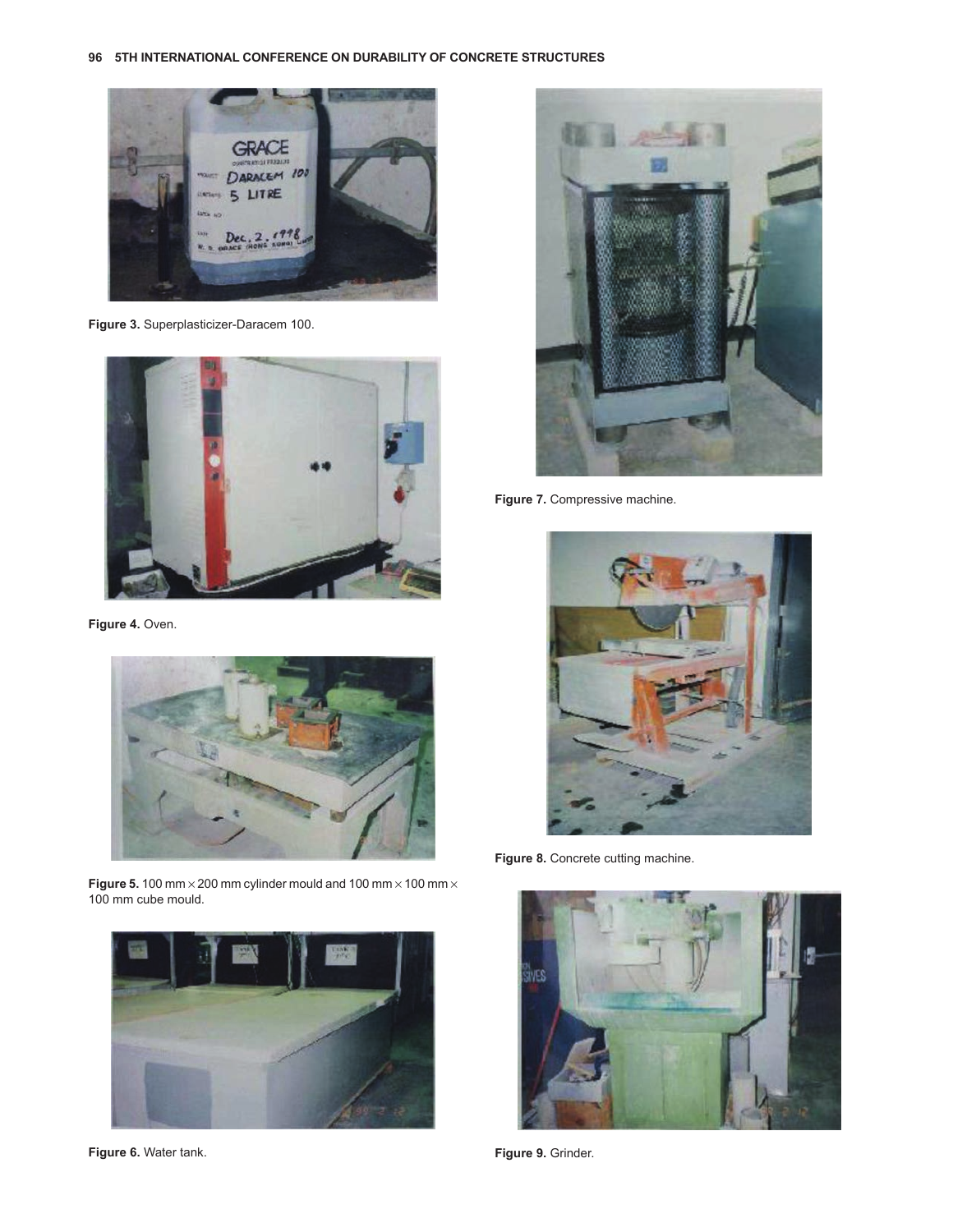<span id="page-3-0"></span>

**Figure 10.** Vacuum pump.



**Figure 11.** GWT.



**Figure 12.** Rebound Hammer-Type L.

#### **2.4 Methods**

*2.4.1 Method for determination of loose bulk density (BS 3797: 1990)*

All aggregates samples were dried by an oven first. The 3-dm<sup>3</sup> container was calibrated by a balance, and then the container was placed on a horizontal surface and filled to overflowing by discharging the aggregates from a scoop, from a height not exceeding 50 mm above the top of the container. The surface of the aggregates was leveled using the straightedge. The container was then weighted, and the loose bulk density of the aggregate was then determined. The above steps were repeated by four times more. The results of loose bulk density are shown in Table 1.

**Table 1.** Result of loose bulk density.

| <b>Test cube</b>                  | 2                                  | З      | 5 |
|-----------------------------------|------------------------------------|--------|---|
| Weight of<br>aggregate (g)        | 1836.2 1813.7 1803.5 1821.8 1817.8 |        |   |
| Average (g)                       |                                    | 1818.6 |   |
| Loose bulk<br>density ( $kg/m3$ ) |                                    | 606.2  |   |

#### *2.4.2 Method for determination of aggregates size distribution (BS812:Part 103: 1985)*

First, all aggregate samples were dried by an oven, and then evenly divided by a riffle box. The test aggregates were weighted by a balance, and then were placed on the top coarsest sieve and covered with a lid. The nest of the sieves was shaken by a mechanical shaker for at least 2 min to separate the aggregates into the size fraction of the sieves. At least, the aggregates retained on each sieve were weighted after the completion of sieving. The results of aggregate size distribution are shown in Table 2, and the grading curve is shown in [Figure 13.](#page-4-0)

**Table 2.** Result of aggregate size distribution.

| Total weight of sample (g): 105.1 |                     |      |                           |  |  |  |  |
|-----------------------------------|---------------------|------|---------------------------|--|--|--|--|
| <b>B.S.S.</b>                     | Individual retained |      | <b>Accumulate passing</b> |  |  |  |  |
| Sieve (mm)                        | (g)                 | (%)  | $(\% )$                   |  |  |  |  |
| 5.000                             | 30.1                | 28.6 | 71.4                      |  |  |  |  |
| 2.360                             | 54.2                | 51.6 | 19.8                      |  |  |  |  |
| 1.180                             | 14.8                | 14.1 | 5.7                       |  |  |  |  |
| 0.600                             | 2.3                 | 2.2  | 3.5                       |  |  |  |  |
| 0.300                             | 1.2                 | 1.1  | 2.4                       |  |  |  |  |
| 0.150                             | 0.9                 | 0.9  | 1.5                       |  |  |  |  |
| 0.075                             | 0.4                 | 0.4  | 1.1                       |  |  |  |  |
| Pan                               | 0.3                 | 0.3  |                           |  |  |  |  |
|                                   | Total: 104.2        |      |                           |  |  |  |  |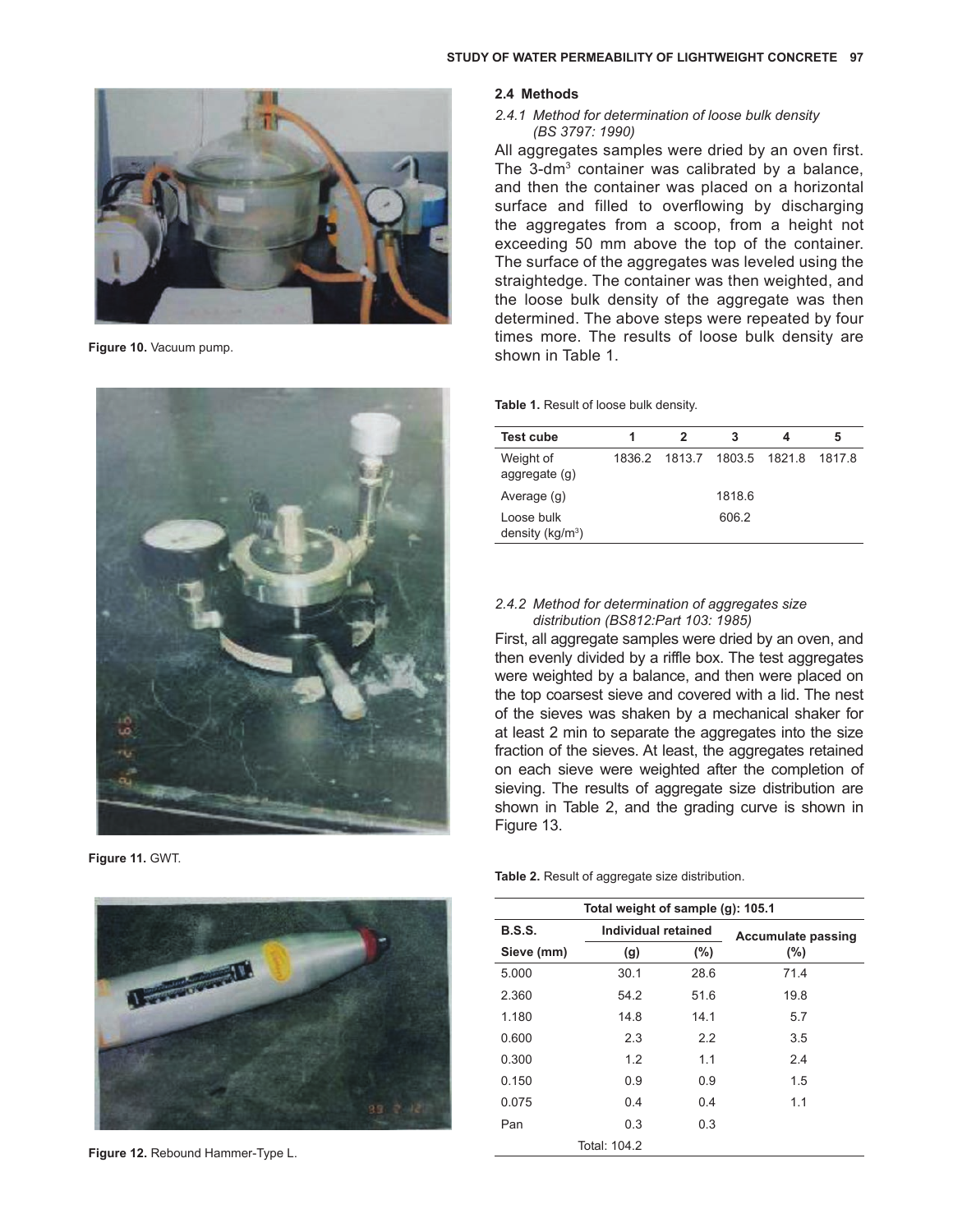<span id="page-4-0"></span>

**Figure 13.** Grading curve of sieve analysis.

#### *2.4.3 Design mix proportion* The design mix proportion is shown in Table 3.

**Table 3.** Design mix proportion.

| Superplasticizer: 65 ml        |                       |                           |               |           |  |  |  |
|--------------------------------|-----------------------|---------------------------|---------------|-----------|--|--|--|
| Slump: 55 mm                   |                       |                           |               |           |  |  |  |
| <b>Portland</b><br>cement (kg) | Leca<br>$<$ 6 mm (kg) | <b>River</b><br>sand (kg) | Water<br>(kg) | WRDA (ml) |  |  |  |
| 10 35                          | 11.82                 | 17 09                     | 582           | 51 75     |  |  |  |

#### *2.4.4 Method for making test cubes, specimens, and curing (BS 1881: Part 110&111: 1983)*

Eight cylinder moulds and five cube moulds were used to make specimens and test cubes. The moulds have brushed with oil, which were placed on a vibrating table, and then the fresh concrete was placed into the moulds by scoop in three layers. Each layer was vibrated until the surface was relatively smooth to guarantee the compaction of the concrete. The top layer was smoothed to level with the top of the mould by a float after compaction. Each specimen was covered with the polythene sheets to preserve the water and for curing 24 h. The specimens were removed from the moulds after 24 h and marked for identification and stored in the curing tank for 28 days. Three layers named top, middle, and bottom, respectively, which thickness is 25 mm cut from each cylinder by the concrete cutting machine after the completion of curing and each surface of the each layer was smoothed by the grinder (Figure 14).



**Figure 14.** A set of sample.

#### *2.4.5 Determination of compression strength of concrete cube*

In this experiment, five cubes, which dimension is 100 mm  $\times$  100 mm  $\times$  100 mm, will be placed on the surface of the compression machine and the compression strength was then calculated by dividing the maximum load by the cross-sectional area of the cube.

### *2.4.6 Determination of sample density by water displacement*

Eight sets of sample with top, middle, and bottom layers each were first saturated by vacuum pump for 4 h. The surface of the sample was dried by cloth after saturation. The sample was weighted by a balance,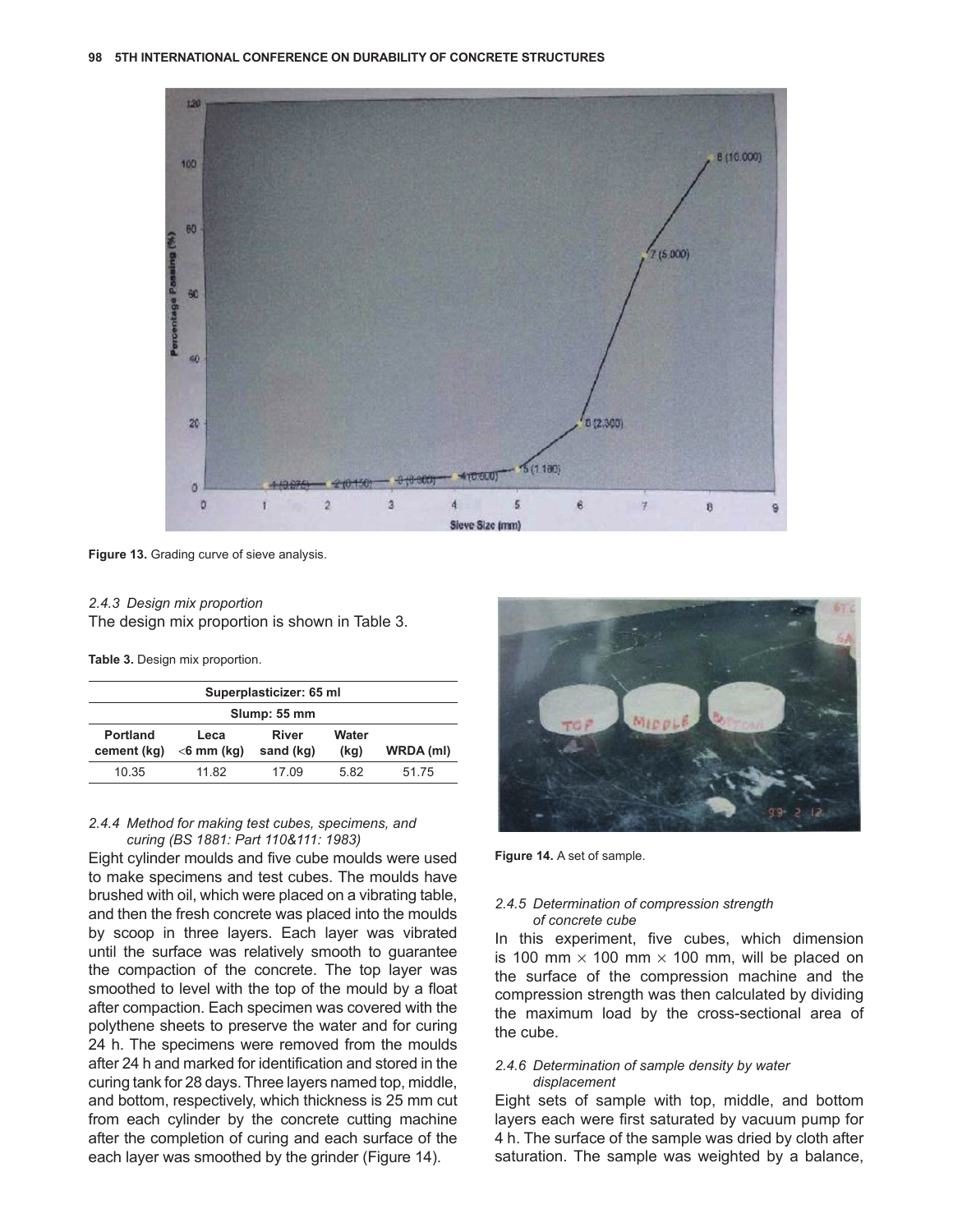and the reading was recorded. The sample was placed on the hanger immersed in the water tank under the balance and weighted. It is easy to know that the difference between the two readings was the mass of water displaced when the sample was immersed into the water.

## *2.4.7 Method for determination of water permeability by GWT (GWT manual)*

The samples were first saturated by vacuum pump for 4 h. Two clamping pliers were tightly secured to two concrete between the two concrete blocks separately. The test specimen was placed on a wooden plate located between the two blocks. The housing was placed on the test specimen and fixed in position tightly by the two pliers (Figure 15). The water tight gasket was fully compressed and invisible. The values were opened, and the cup was filled with water until water was expelled from the other valve to ensure the chamber was totally filled with water. The micrometer gauge was turned to 0.00 mm as the starting point. The valve was closed and pressure was applied by turning the micrometer gauge, and the stop watch was started simultaneously. The micrometer gauge was stopped to turn once as the stop watch was stopped, then the stop watch reading and micrometer gauge reading were recorded. Those steps were repeated for other samples.

first, the test points of a dry and clean sample were selected, then the sample was placed on a smooth and ridge surface like a heavy plate (Figure 17). The edges of the sample were stepped by foot to prevent the movement of the samples. Ten points selected at first on the area of the sample were rebounded, and the readings were recorded. As calculating the mean value from the mean by more than 5 U was eliminated, and this hammer reading was placed by a further impact test.



**Figure 16.** Marked surface aggregate with size larger than 5 mm.



**Figure 15.** A setup of water permeability test.

### *2.4.8 Determination of the surface aggregate distribution and the surface hardness*

In order to determinate the surface aggregate distribution, the surface of the sample was wet and cleaned by a brush, and then a transparent graph paper with 5 mm/U was placed on the sample. The surface aggregate with size larger than 5 mm was marked in red color (Figure 16). The above steps were repeated for other test samples.

Rebound Hammer was used to determine the surface hardness. Type L hammer whose impact energy was 0.735 Nm was used for the test. At



**Figure 17.** A setup of Rebound Hammer test.

## **3. RESULTS AND DISCUSSION**

#### **3.1 The result of compression test is shown in Table 4**

**Table 4.** Result of compression test.

| 2<br>з                                                 | 5                |
|--------------------------------------------------------|------------------|
| Failure load (KN)<br>370.1<br>-337.8<br>362.2<br>311 3 | 350 <sub>1</sub> |
| 346.3<br>Average (KN)                                  |                  |
| 346<br>Compression                                     |                  |
|                                                        |                  |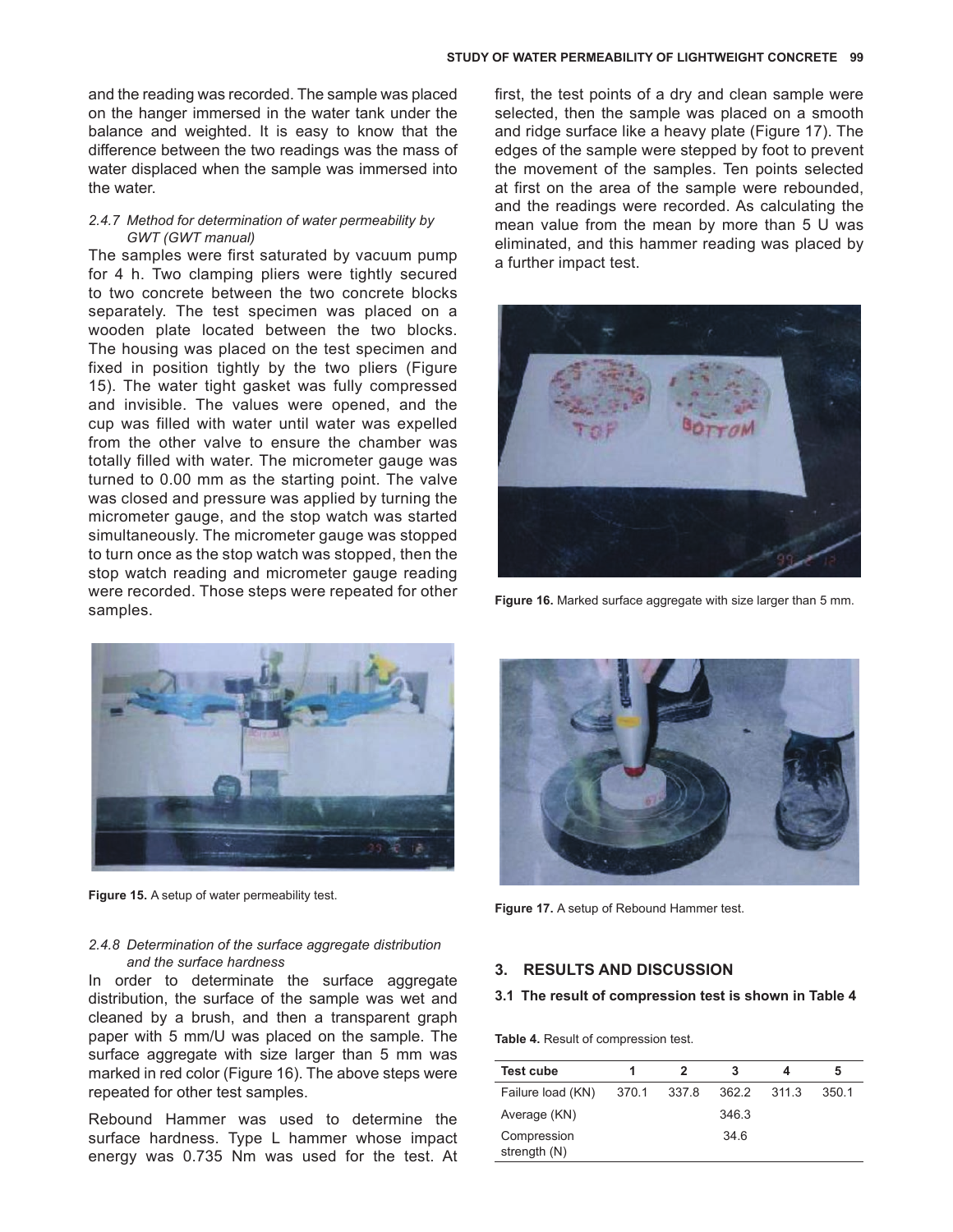## **3.2 The results of sample density by water displacement method**

The eight sets of result of sample density in different layers by water displacement method are shown in Table 5. According to the eight sets of result, the sample densities of the top layers have a range from 1640.87 to 1670.58 kg/m<sup>3</sup>. The sample densities of the middle layers have a range from 1655.37 to 1695.92 kg/m<sup>3</sup>, and the sample densities of the bottom layers have a range from 1840.25 to 2019.97  $kg/m<sup>3</sup>$ . The sample density has an increasing trend as the level of the tested layer increases. Moreover, the density of the bottom layer is particularly high when compared with the top and middle layers. The top layer of the sample has the lowest density, because there are most coarse aggregates in this portion as discussed in previous section. Since the coarse aggregate is quite lightweight, they own high porosity and the air voids within these coarse aggregate lead to materials float on the top surface. In consequence, the large quantity of air voids within the volume of the hardened top layer causes the lowest density. So, the number of the coarse aggregate is, in middle and bottom layer, reduced gradually and correspond to the decrease of the volume of the coarse aggregate in the bottom layer, the density of the bottom layer increased. The reason to explain the high density of the bottom layer is that the higher specific gravity river sand or cement paste is settled at the bottom of the mould during mixing due to vibration of the fresh concrete.

#### **3.3 Results of water permeability test by GWT**

The eight sets of result of water permeability in different layers are shown in Table 6.

According to the results of the GWT test on eight sets, the water permeability coefficient K of the top layers (5–30 mm) has a range from 3.39  $\times$  10<sup>-9</sup> to  $3.65 \times 10^{-9}$  m/s. The water coefficient K of the middle layers (90–115 mm) has a range from 2.83  $\times$  10<sup>-9</sup> to

 $3.18 \times 10^{-9}$  m/s, and the water permeability coefficient K of the bottom layers (175–200 mm) has a range from  $1.41 \times 10^{-9}$  to 1.69  $\times$  10<sup>-9</sup> m/s. The water permeability has an increasing trend from the bottom layer to the top layer.

The top layer of the sample has the highest water permeability coefficient K. According to the results of surface aggregate distribution, the top layer contains the most air-filled coarse aggregate of mix. It can be explained that the density of the top layer is the lowest due to the large air voids within the coarse aggregates. As the packing of the coarse aggregates is poor due to their large size and bulk shape, the size of the voids between them is large with consequence of low bound strength between coarse aggregates by the matrix. Therefore, the strength of the top layer is low. Meantime, the permeability of the top layer is high. Larger voids between the aggregates means more cement paste filled. The cement paste content between the aggregates is a crucial factor when considering the permeability of different layers. More cement paste filled the voids between the aggregates in the top layer means more permeable of the concrete. The weak bond between the coarse aggregates and the matrix also offers an easier flow path around the aggregates and the increase the permeability of the top layer. Furthermore, owing to the weak strength of the top layer, the risk of microcracks caused by the shrinkage of the matrix is higher in the top layer than in the middle or in bottom layer.

According to the results of surface size distribution, the number of coarse aggregates is reduced in the middle layer and bottom layer with the density of each layer increased gradually. Decreasing size of the coarse aggregates, the size of the voids reduces correspondingly due to the improvement in packing of the aggregates in the middle and bottom layer. Thus, the bond strength between the aggregates and the matrix increases and the strength of the hardened

**Table 5.** Relation between density and different layers of eight samples.

| Test sample                |         |         |         |         |         |         |         |         |
|----------------------------|---------|---------|---------|---------|---------|---------|---------|---------|
| Top density ( $kg/m3$ )    | 1659.07 | 1659.89 | 1665.66 | 1657.63 | 1640.87 | 1645.03 | 1654.41 | 1670.58 |
| Middle density ( $kg/m3$ ) | 1682.61 | 1672.59 | 1694.09 | 1682.13 | 1655.37 | 1685.91 | 1655.91 | 1695.92 |
| Bottom density ( $kg/m3$ ) | 1840.25 | 1888.55 | 1901.72 | 1993.92 | 1908.03 | 2019.97 | 1972.59 | 1948.06 |

Table 6. Relation between water permeability and different layers of eight samples and K is permeability coefficient (10<sup>-9</sup> m/s).

| Distance to top layer | Sample 1 | Sample 2 | Sample 3 | Sample 4 | Sample 5 | Sample 6 | Sample 7 | Sample 8 |
|-----------------------|----------|----------|----------|----------|----------|----------|----------|----------|
| K of 30 mm            | 3.52     | 3.49     | 3.41     | 3.53     | 3.65     | 3.61     | 3.62     | 3.39     |
| K of 115 mm           | 2.92     | 2.99     | 2.97     | 2.88     | 3.11     | 2.83     | 3.18     | 2.83     |
| K of 200 mm           | .56      | .63      | .69      | 1.41     | .59      | 1.49     | .53      | 1.43     |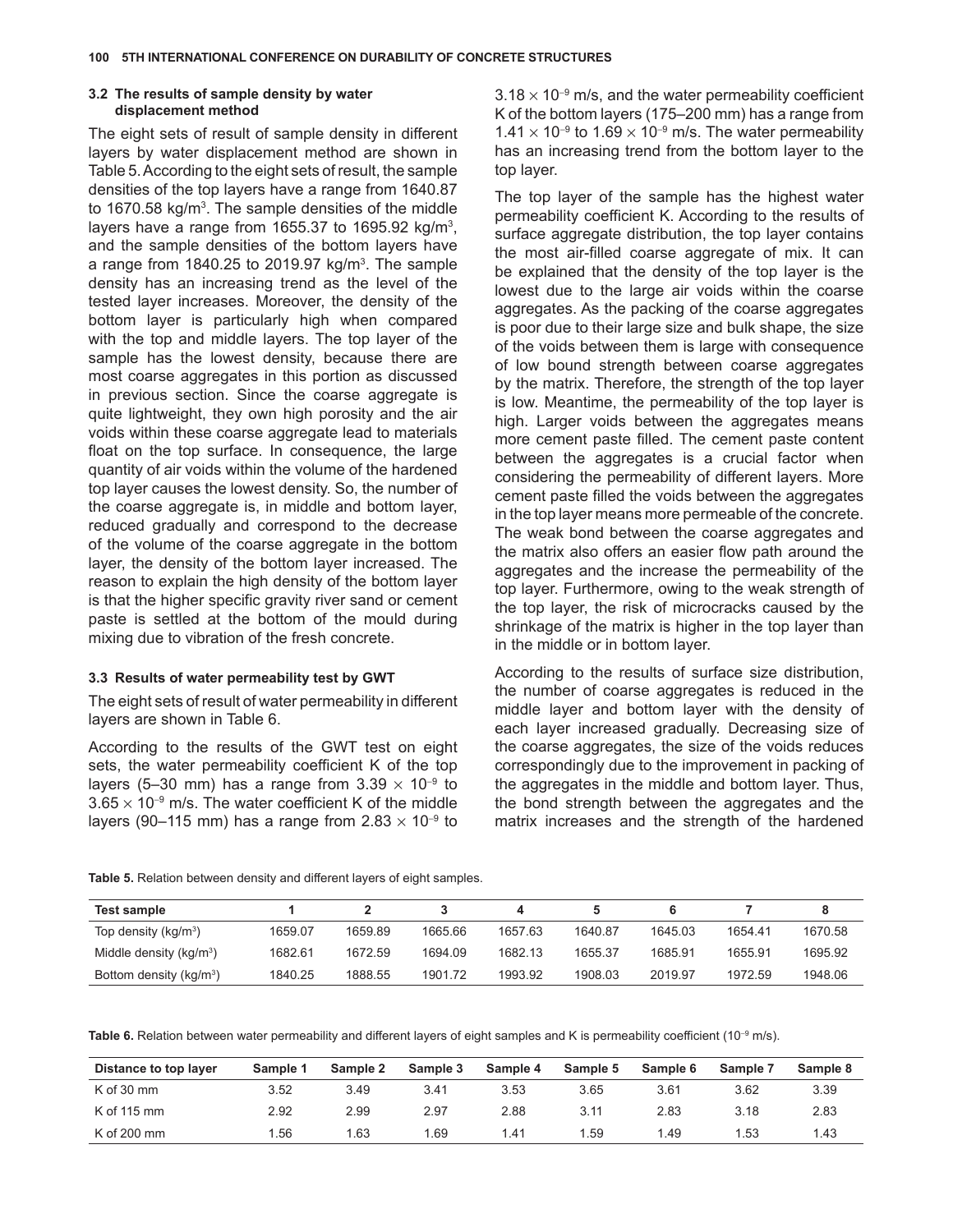cement paste is then strengthened, which is based on the results of surface hardness test by Rebound Hammer. However, the decreasing permeability of the middle and bottom layer owing to the reason that decreasing in size of voids between aggregates enables less cement paste filled with a consequence of less permeable of concrete and make the concrete more fine and close. The fine sand improves the packing of aggregates, so that the size of voids between the aggregates in the bottom layer is the smallest, which better explain the highest strength and bond strength of the bottom layer.

#### **3.4 Surface hardness test by Rebound Hammer**

Since the Rebound Number is directly proportional to the cube compressive strength in accordance with the calibration curve, the comparison of the Rebound Number is representative enough to indicate the surface hardness. According to the eight sets of the result shown in Table 7, the Rebound Numbers in the top layer have a range from 23.6 to 25.9. The Rebound Numbers in the middle layer have a range from 24.4 to 27.9, and the Rebound Numbers in the bottom layers have a range from 26.3 to 30.1. Similar to the results of sample density, the Rebound Number has an increasing trend as the level of the tested layer increases. Moreover, the Rebound Number in the bottom layer is particularly large when compared with the top and middle layers. Strength of concrete is governed by cement paste and aggregate characteristics, so the influence of aggregate type and proportions is considerable. The Rebound Number in the top layer is the smallest, and the top layer has the lowest strength. Since the most lower density coarse aggregates float on the top layer, the total exposed coarse aggregates on the surface of the top layer is larger than the middle and bottom layer. For hardened paste, since the size of the coarse aggregates are also large because of poor packing. The matrix network around the aggregates is therefore weakened. As a result, the strength of the hardened paste is low. As the number of coarse aggregates is reduced in the middle layer and bottom layer in accordance with the results from surface aggregates distribution, the area of cellular structure of the coarse aggregates exposed to the section surface is also reduced relatively. The influence to the concrete strength due to the cellular structure of aggregate is reduced, thus increasing the strength. Besides, since the maximum particle

diameter in the middle layer and bottom layer is gradually lowered, the packing of the aggregates is better, and therefore the size of the voids between the aggregates is reduced. As a result, the matrix bond between cement paste and aggregates is strengthened. Moreover, the Rebound Number in the bottom layer is particularly large. Most of the natural fine sand is settled on the bottom layer by vibration and cause high density of sample. The packing of the aggregates at the bottom layer is improved not only due to reduction in size of voids between the aggregates but also due to sufficient addition of fine sand between them. Since fine sand can improve workability and increase strength of hardened paste by strengthen the matrix network around aggregates, the strength in the bottom layer as a whole is particularly increased.

### **3.5 Surface aggregates distribution**

According to the eight sets of the result shown in [Table](#page-8-0) 8, the number of aggregates with size larger than 5 mm on the surface of the top layers has a range from 69 to 79. The number of aggregates with size larger than 5 mm on the surface of the middle layers has a range from 37 to 41, and the number of aggregates with size larger than 5 mm on the surface of the bottom layers has a range from 25 to 31. Leca, which is the lightweight aggregate used in this experiment, with size <6 mm and more than 5 mm is particularly more on the surface of the top layer section than those on the surface of the middle and bottom layer section. The phenomenon is owing to the tendency of coarse lightweight aggregates to float onto the top surface of 100  $\times$  200 cylindrical moulds. This phenomenon is known as segregation. In the case of concrete, the primary causes of segregate are the differences in the size of particles and in the specific gravity of the mix constituents. Owing to the low bulk density and specific gravity of lightweight aggregates, segregation is a common phenomenon in the concrete mix where the constituents contain lightweight aggregates and natural fine sand. However, the extent can be controlled by the choice of suitable grading and by care in handing. A higher viscosity of fresh cement paste component militates against the downward movement of the heavier particles. Therefore, low water/cement ratio of the mix is less prone to segregation. Moreover, vibration provides a most valuable means of compacting concrete, but the danger of segregation is increased because a large amount of work is done on

**Table 7.** Relation between Rebound Number and different layers of eight samples.

| <b>Rebound number</b> | Sample 1 | Sample 2 | Sample 3 | Sample 4 | Sample 5 | Sample 6 | Sample 7 | Sample 8 |
|-----------------------|----------|----------|----------|----------|----------|----------|----------|----------|
| Top                   | 24.2     | 23.6     | 25.5     | 24.8     | 24.1     | 25.5     | 24.6     | 25.9     |
| Middle                | 24.4     | 24.7     | 27.9     | 25.6     | 25.4     | 27.6     | 25.3     | 26.1     |
| <b>Bottom</b>         | 26.3     | 27.1     | 28.2     | 28.9     | 28.1     | 30.1     | 29.9     | 29.4     |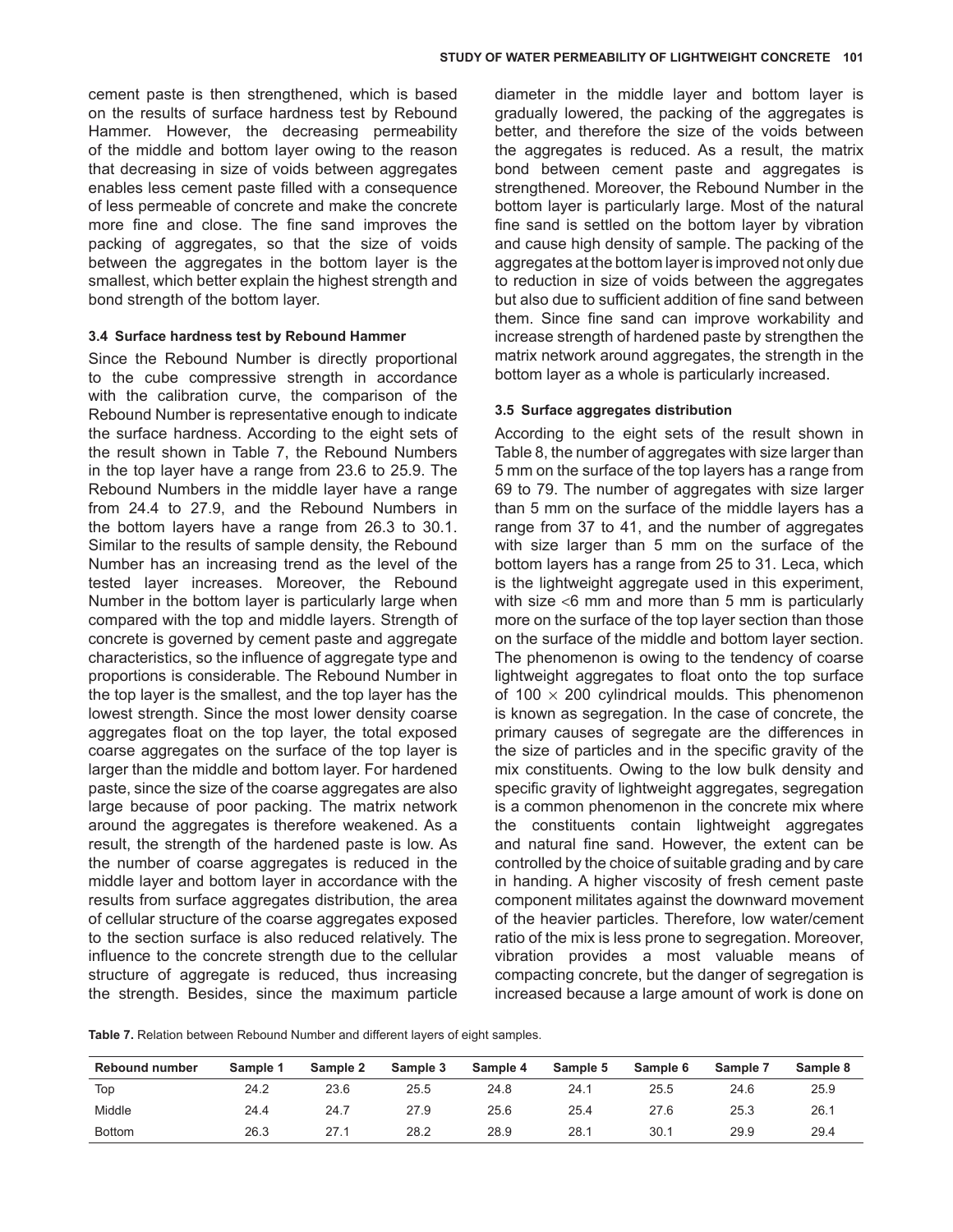| Number of surface<br>aggregates (>5 mm) | Sample 1 | Sample 2 | Sample 3 | Sample 4       | Sample 5 | Sample 6 | Sample 7 | Sample 8 |
|-----------------------------------------|----------|----------|----------|----------------|----------|----------|----------|----------|
| Top                                     | 78       | 79       | 76       |                | 75       | 69       |          | 74       |
| Middle                                  | 41       | 40       | 38       | 4 <sup>1</sup> | 40       | 37       | 39       | 39       |
| <b>Bottom</b>                           | 31       | 29       | 29       | 26             | 28       | 25       | 26       | 28       |

<span id="page-8-0"></span>**Table 8.** Relation between number of surface aggregates >5 mm and different layers of eight samples.

the concrete. This is particularly slow when vibration is allowed to continue too long, thus the phenomenon of separating the coarse aggregates and the cement paste become more serious.

Bulk density is a function both of the density of the aggregate particles and the voids content between the particles. Low bulk density due to low density of aggregates means that there is large volume of space within the aggregate particles, especially the coarse aggregates. Since the pores in the coarse aggregates may not be fully interconnected, some of the pores are still filled with air after contact with water during mixing. Therefore, the relative water absorption ability is lower in the coarse aggregates than in the fine aggregates, because the relative effect of discontinuous pores is less in the fine aggregates than in the coarse aggregates. As a result, the difference in density between the coarse aggregates and the fine aggregates is increased after contact with water. The relative lower density air-filled coarse aggregates have a greater tendency to segregate when mixing.

# **4. CONCLUSION**

The relationship between water permeability and different levels of the tested layers from the top surface of the lightweight concrete samples has been determined. According to the results of water permeability test by GWT, the permeability coefficient K of the three layers in each set of samples tends to decrease as the displacement of the tested layer from the top surface from the top surface increase.

It is the permeability of the hardened cement paste that has the greatest effect on the permeability of the concrete. However, in this experiment, all sets of sample have the same design mix proportion and preparation condition. The effect of the hardened cement on the permeability is the same. Therefore, the crucial factors influence our research on water permeability is the voids between the aggregates. So, the size of voids is crucial. Larger voids means cement paste filled and therefore more permeable of the concrete.

Segregation of the mix leading to the floatation of coarse lightweight aggregates to the top surface in the fresh state is the main factor of the cause of difference

in size of the voids between aggregates and cause the different water permeability in different layers. Segregation is due to differences in the size of particles and in the specific gravity of the mix constituents and over-vibration of fresh concrete. So, excessive vibration is avoided by compacting the concrete until the surface is relatively smooth.

Larger Rebound Number and higher density in the bottom layer and more coarse lightweight aggregate in the top layer prove the existence of floatation of lightweight aggregates and explain for the descending water permeability trend. A summary of correlation between different characteristics of the layers is shown in Table 9. It can be concluded that harder and denser lightweight concrete has lower water permeability.

|           |  |  | Table 9. Summary of correlation between different characteristics |
|-----------|--|--|-------------------------------------------------------------------|
| of layer. |  |  |                                                                   |

|                                | Top         | <b>Middle</b> | <b>Bottom</b> |
|--------------------------------|-------------|---------------|---------------|
| Number of coarse<br>aggregates | <b>More</b> | Medium        | Less          |
| Density                        | Lower       | Medium        | Higher        |
| Strength                       | Lower       | Medium        | Higher        |
| Water permeability             | Higher      | Medium        | Lower         |

The permeability of concrete can influence the durability when the concrete exposes to environmental attack. Segregation of the mix during handling and placing should be prevented as much as possible in order to make a consistent mix and a durable lightweight concrete. It can be achieved by lowing the water/cement ratio of the mix or using a thickening admixture since a higher viscosity of fresh cement paste component militates against the downward movement of the heavier particles. Air entrainment to remedy grading deficiencies and increase cohesiveness is also recommended. Larger-scale entrainment of air may be necessary owing to the prevalence of irregularly shaped material that is harsh and difficult to finish.

#### **REFERENCES**

BS1881:Part 110:1983. (1983). *Method for making test cylinders from fresh concrete*. London, England: British Standard Institution.